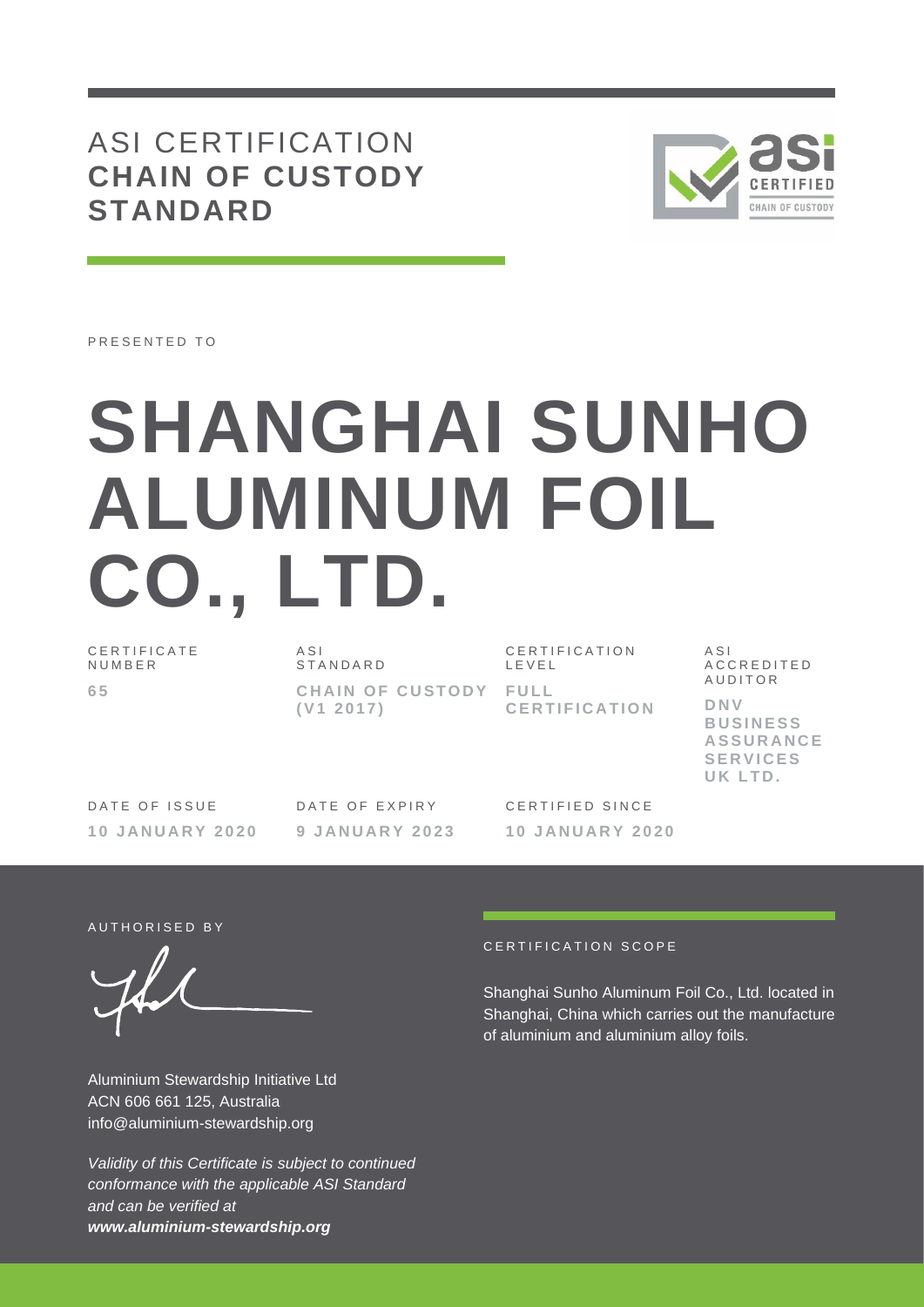## SUMMARY AUDIT REPORT **CHAIN OF CUSTODY STANDARD**

#### **OVERVIEW**

| MEMBER NAME                | Shanghai Sunho Aluminum Foil Co., Ltd                                                                                                                                                                                                                                              |
|----------------------------|------------------------------------------------------------------------------------------------------------------------------------------------------------------------------------------------------------------------------------------------------------------------------------|
| ENTITY NAME                | Shanghai Sunho Aluminum Foil Co., Ltd                                                                                                                                                                                                                                              |
| CERTIFICATION<br>SCOPE     | Shanghai Sunho Aluminum Foil Co., Ltd. located in Shanghai, China which<br>carries out the manufacture of aluminium and aluminium alloy foils.                                                                                                                                     |
| SUPPLY CHAIN<br>ACTIVITIES | Post-Casthouse                                                                                                                                                                                                                                                                     |
| ASI STANDARD               | Chain of Custody Standard V1                                                                                                                                                                                                                                                       |
| AUDIT TYPE                 | Initial Certification Audit (14 – 15 November 2019)<br>Surveillance Audit (9 - 10 September 2021)                                                                                                                                                                                  |
| AUDIT FIRM                 | DNV Business Assurance Services UK Ltd.                                                                                                                                                                                                                                            |
| AUDIT REPORT<br>SUBMISSION | 2 December 2019 (Initial Certification Audit)<br>17 October 2021 (Surveillance Audit)                                                                                                                                                                                              |
| AUDIT DATE                 | 14 - 15 November 2019 (Initial Certification Audit)<br>9 - 10 September 2021 (Surveillance Audit)                                                                                                                                                                                  |
| AUDIT SCOPE                | Initial Certification Audit (14 - 15 November 2019)<br>Shanghai Sunho Aluminum Foil Co., Ltd. located in Shanghai, China which<br>carries out the manufacture of aluminium and aluminium alloy foils.<br>The supply chain activities include in the audit scope:<br>Post-Casthouse |
|                            | All relevant criteria in the ASI Performance Standard were included in the<br>audit scope.                                                                                                                                                                                         |
|                            | Surveillance Audit (9 - 10 September 2021)<br>Shanghai Sunho Aluminum Foil Co., Ltd. located in Shanghai, China which<br>carries out the manufacture of aluminium and aluminium alloy foils.                                                                                       |
|                            | The supply chain activities include in the audit scope:<br>Post-Casthouse                                                                                                                                                                                                          |
|                            | All relevant criteria in the ASI Performance Standard were included in the<br>audit scope.                                                                                                                                                                                         |
|                            |                                                                                                                                                                                                                                                                                    |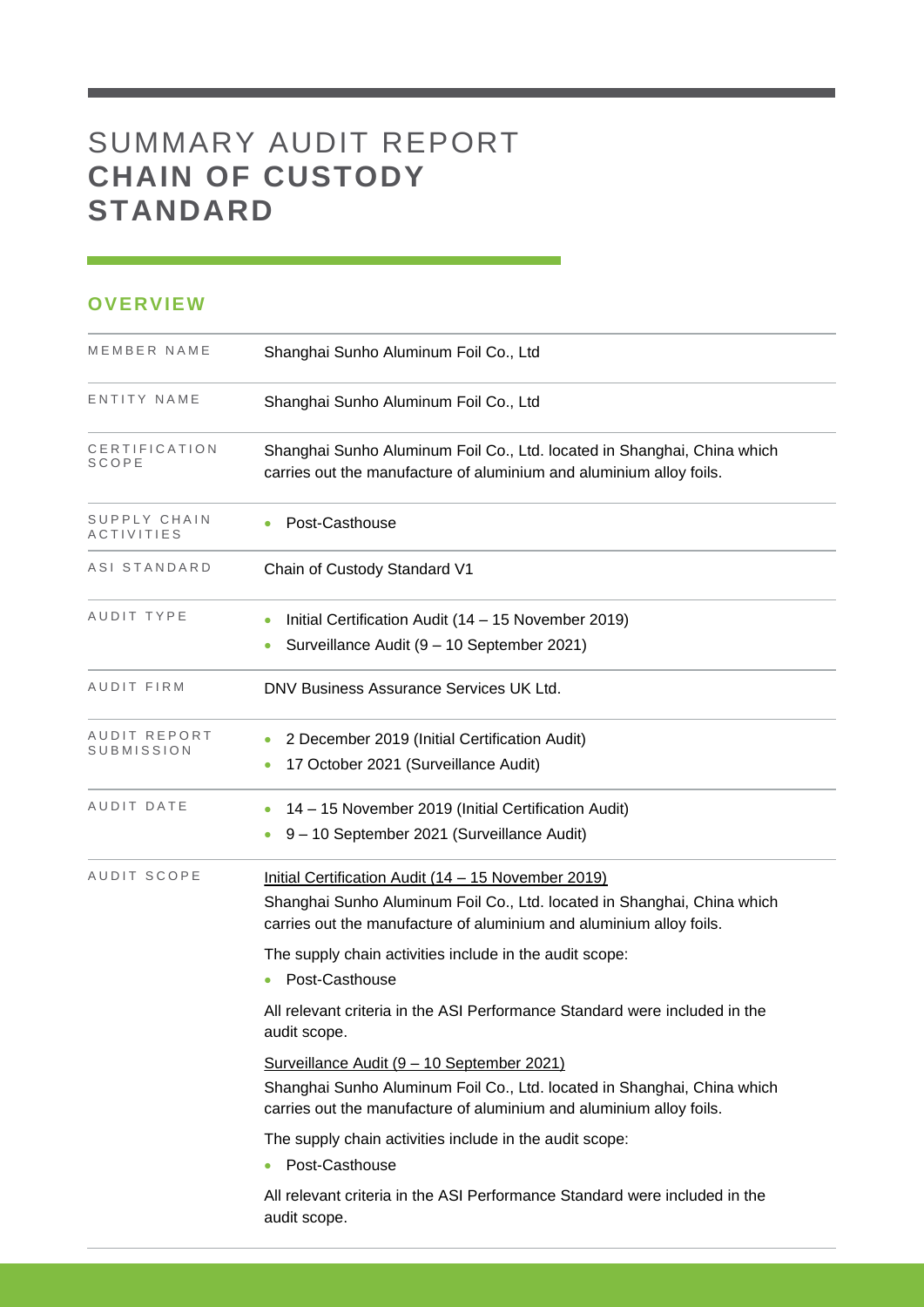| AUDIT<br>OUTCOME                           | Certification                                                                                                                                                                                                                                                                                                                                                                                                                                                                                                                                                                                                                    |
|--------------------------------------------|----------------------------------------------------------------------------------------------------------------------------------------------------------------------------------------------------------------------------------------------------------------------------------------------------------------------------------------------------------------------------------------------------------------------------------------------------------------------------------------------------------------------------------------------------------------------------------------------------------------------------------|
| AUDIT<br>METHODOLOGY<br><b>DECLARATION</b> | The Auditors confirm that:<br>The information provided by the Entity is true and accurate to the best<br>M<br>knowledge of the Auditor(s) preparing this report.<br>The findings are based on verified Objective Evidence relevant to the<br>M<br>time period for the Audit, traceable and unambiguous.<br>The Audit Scope and audit methodology are sufficient to establish<br>M<br>confidence that the findings are indicative of the performance of the<br>Entity's defined Certification Scope.<br>The Auditor(s) have acted in a manner deemed ethical, truthful, accurate<br>M<br>professional, independent and objective. |
| CERTIFICATION<br>PERIOD                    | 10 January 2020 - 9 January 2023                                                                                                                                                                                                                                                                                                                                                                                                                                                                                                                                                                                                 |
| NEXT AUDIT<br>TYPE                         | <b>Re-Certification Audit</b>                                                                                                                                                                                                                                                                                                                                                                                                                                                                                                                                                                                                    |
| NEXT AUDIT<br>DATE                         | 9 January 2023                                                                                                                                                                                                                                                                                                                                                                                                                                                                                                                                                                                                                   |
| CERTIFICATION<br>NUMBER                    | 65                                                                                                                                                                                                                                                                                                                                                                                                                                                                                                                                                                                                                               |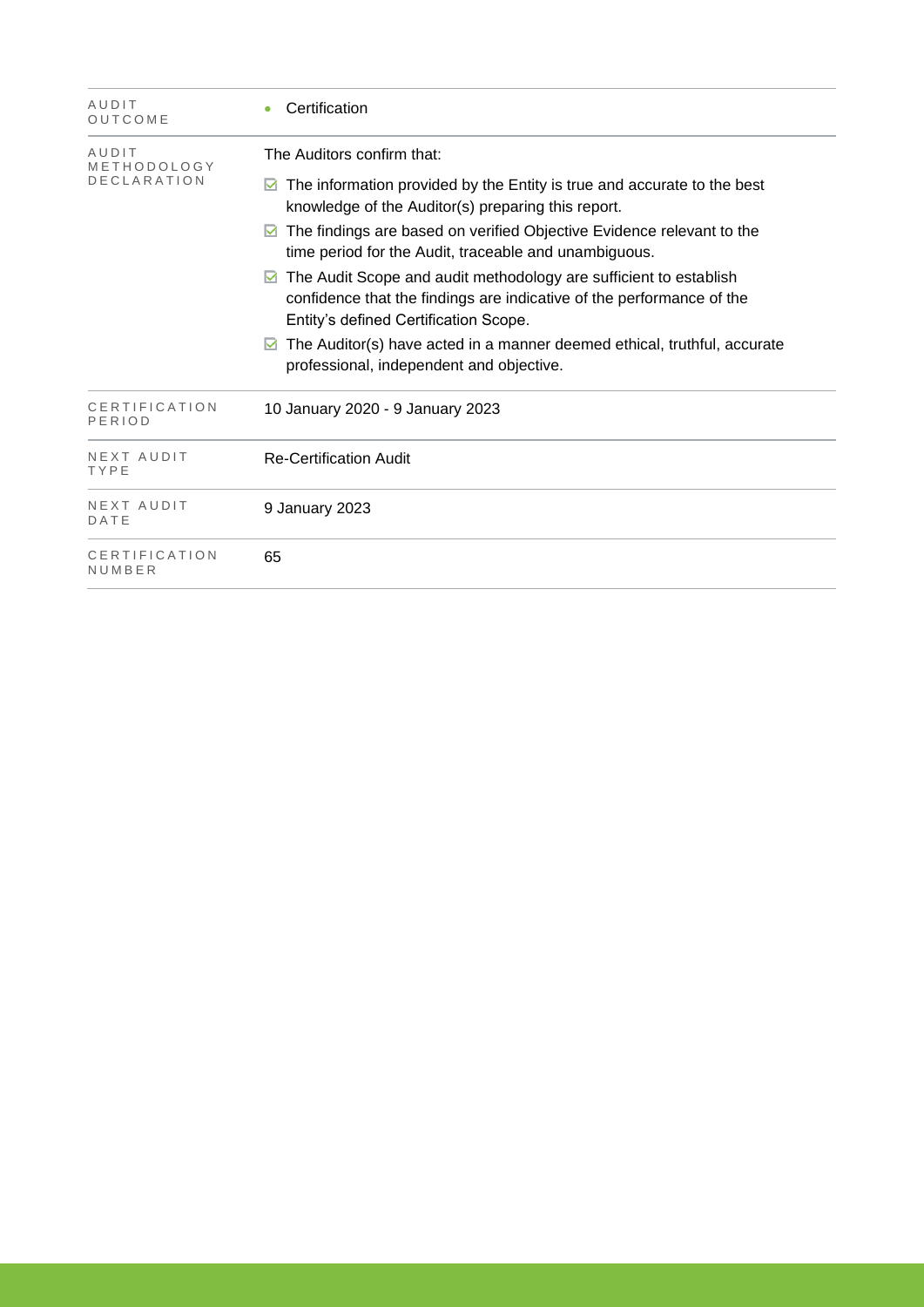### **SUMMARY OF FINDINGS**

| <b>CRITERION</b>                              | <b>RATING</b>                    | COMMENT                                                                                                                                                                                                                                                                                                                                                                                                                                           |
|-----------------------------------------------|----------------------------------|---------------------------------------------------------------------------------------------------------------------------------------------------------------------------------------------------------------------------------------------------------------------------------------------------------------------------------------------------------------------------------------------------------------------------------------------------|
| MANAGEMENT SYSTEM AND RESPONSIBILITIES        |                                  |                                                                                                                                                                                                                                                                                                                                                                                                                                                   |
| 1.1 ASI membership                            | Conformance                      | The Entity is an active ASI Member committed to comply<br>with ASI's membership obligations and the ASI<br>Complaints Mechanism. The Entity is in the Production<br>and Transformation category.<br>https://aluminium-stewardship.org/about-asi/asi-<br>members/shanghai-shenhuo-aluminium-foil-co-ltd/                                                                                                                                           |
| 1.2 Management system                         | Conformance                      | The Entity established policies, systems, procedures and<br>processes that can comply with ASI Chain of Custody<br>Criteria regarding a Management System. The<br>Management System has the capacity to handle ASI<br>CoC Material. The Entity has an integrated Management<br>System underpinned by ISO 9001. The Entity's ISO 9001<br>certificate was issued by China Quality Certification<br>Centre and is valid in the Certification Period. |
| 1.3 Management system<br>reviews              | Conformance                      | The Entity established a process to periodically review<br>the ASI CoC Management System to assess the<br>effectiveness of the ASI Chain of Custody management<br>and address potential areas of non-conformance/<br>improvement.                                                                                                                                                                                                                 |
| 1.4 Management<br>representative              | Conformance                      | Senior management has nominated one senior Manager<br>as the ASI Management Representative to have overall<br>responsibility of the implementation of the ASI Chain of<br>Custody Standard and for the conformance with all<br>applicable requirements of the ASI Chain of Custody<br>Standard.                                                                                                                                                   |
| 1.5 Training                                  | Conformance                      | The Entity delivers the training courses to relevant<br>personnel to raise awareness of ASI Chain of Custody<br>Standard requirements and make them competent in<br>their responsibilities under the Standard. Evidence of<br>training conducted and planned ongoing training was<br>verified.                                                                                                                                                    |
| 1.6 Record keeping                            | Conformance                      | The Entity establishes the record management<br>procedure based on the ISO 9001 management<br>procedure to maintain records (Management System)<br>covering all applicable requirements of the ASI Chain of<br>Custody Standard including the retention requirement of<br>ASI records.                                                                                                                                                            |
| 1.7a Reporting to ASI (Inputs<br>and Outputs) | <b>Minor Non-</b><br>Conformance | The Entity submits the Input and Output Quantities of<br>CoC Materials in the calendar year of 2020. However, a<br>minor non-conformance is raised as the incorrect total<br>Input Quantity of CoC Material was reported to ASI.                                                                                                                                                                                                                  |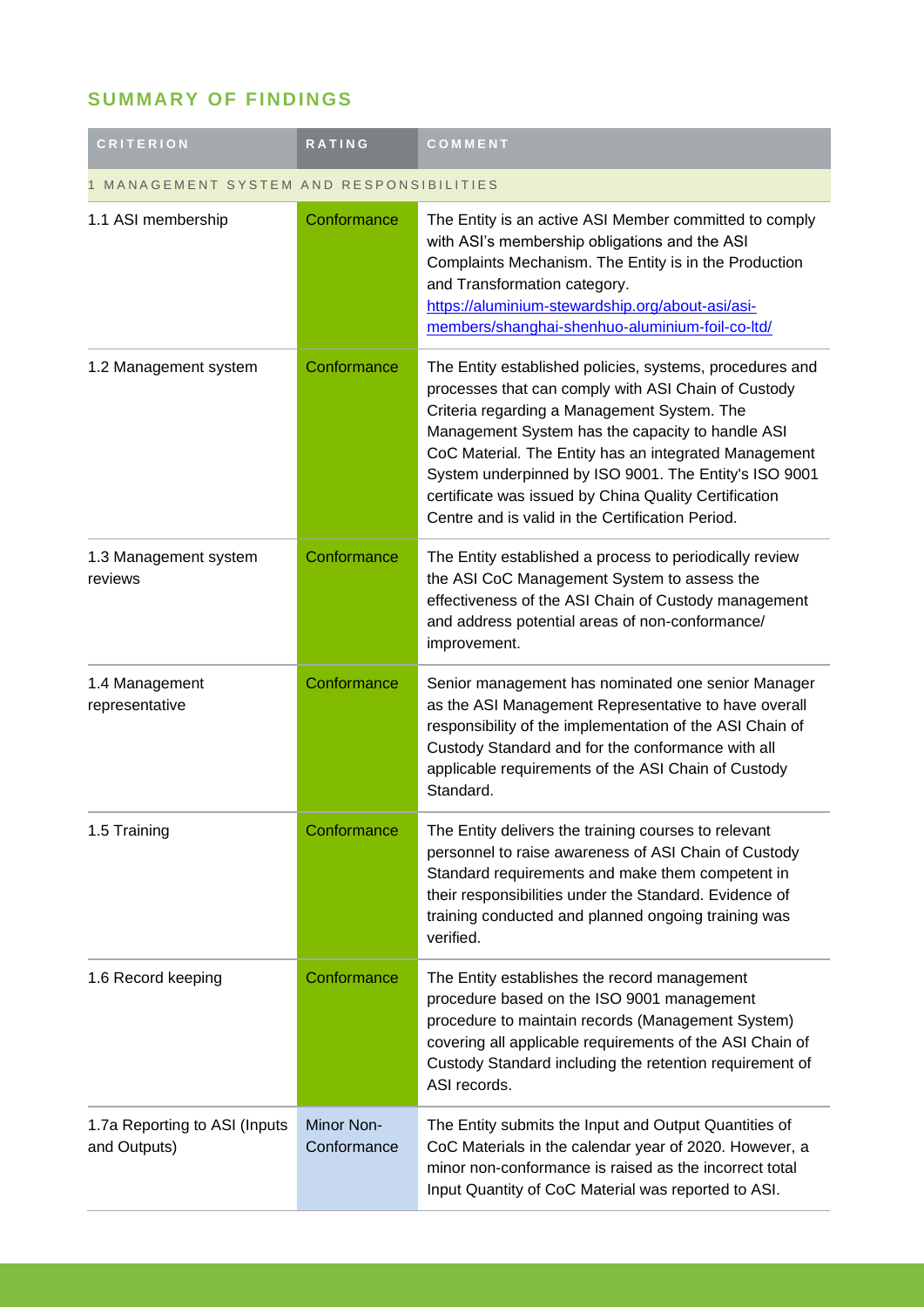| <b>CRITERION</b>                                          | RATING                    | COMMENT                                                                                                                                                                                                                                                                                                                                                                         |
|-----------------------------------------------------------|---------------------------|---------------------------------------------------------------------------------------------------------------------------------------------------------------------------------------------------------------------------------------------------------------------------------------------------------------------------------------------------------------------------------|
| 1.7b Reporting to ASI (Input<br>Percentage)               | Minor Non-<br>Conformance | The Entity reports to ASI the Input Percentage calculated<br>for the calendar year of 2020. However, a minor non-<br>conformance is raised as due to the incorrect reporting of<br>the Input Quantity of CoC Material, the Input Percentage<br>was reported to ASI incorrectly.                                                                                                 |
| 1.7c Reporting to ASI<br>(Positive Balance)               | Minor Non-<br>Conformance | The Entity reports to ASI the maximum Positive Balance<br>in the calendar year of 2020 carried over to the<br>subsequent Material Accounting Period of 2021.<br>However, a minor conformance is raised as due to the<br>incorrect reporting of the Input Quantity of CoC Material,<br>the maximum Positive Balance in the calendar year of<br>2020 reported to ASI incorrectly. |
| 1.7d Reporting to ASI<br>(Internal Overdraw)              | Conformance               | The Entity reports to ASI the maximum Internal Overdraw<br>and the percentage of Input Quantity of CoC Material this<br>represents within the calendar year of 2020: There is no<br>Internal Overdraw.                                                                                                                                                                          |
| 1.7e Reporting to ASI<br>(Eligible Scrap)                 | Not Applicable            | The Entity is not engaged in Aluminium Re-<br>melting/Refining to produce Recycled Aluminium.                                                                                                                                                                                                                                                                                   |
| 1.7f Reporting to ASI (ASI<br>Credits from Casthouses)    | Not Applicable            | The Entity is not engaged in producing Casthouse<br>Products.                                                                                                                                                                                                                                                                                                                   |
| 1.7g Reporting to ASI (ASI<br>Credits purchased)          | Conformance               | The Entity reports to ASI the quantity of ASI Credits<br>purchased in the calendar year of 2020. The Entity does<br>not purchase any ASI Credits.                                                                                                                                                                                                                               |
| 2 OUTSOURCING CONTRACTORS                                 |                           |                                                                                                                                                                                                                                                                                                                                                                                 |
| 2.1 Outsourcing Contractors<br>in CoC Certification Scope | Not Applicable            | The Entity does not use outsourcing contractors for the<br>purposes of further processing, treatment or<br>manufacturing.                                                                                                                                                                                                                                                       |
| 2.2a Control of CoC Material                              | Not Applicable            | The Entity does not use outsourcing contractors for the<br>purposes of further processing, treatment or<br>manufacturing.                                                                                                                                                                                                                                                       |
| 2.2b No further outsourcing                               | Not Applicable            | The Entity does not use outsourcing contractors for the<br>purposes of further processing, treatment or<br>manufacturing.                                                                                                                                                                                                                                                       |
| 2.2c Risk assessment                                      | Not Applicable            | The Entity does not use outsourcing contractors for the<br>purposes of further processing, treatment or<br>manufacturing.                                                                                                                                                                                                                                                       |
| 2.3 Output Quantity                                       | Not Applicable            | The Entity does not use outsourcing contractors for the<br>purposes of further processing, treatment or<br>manufacturing.                                                                                                                                                                                                                                                       |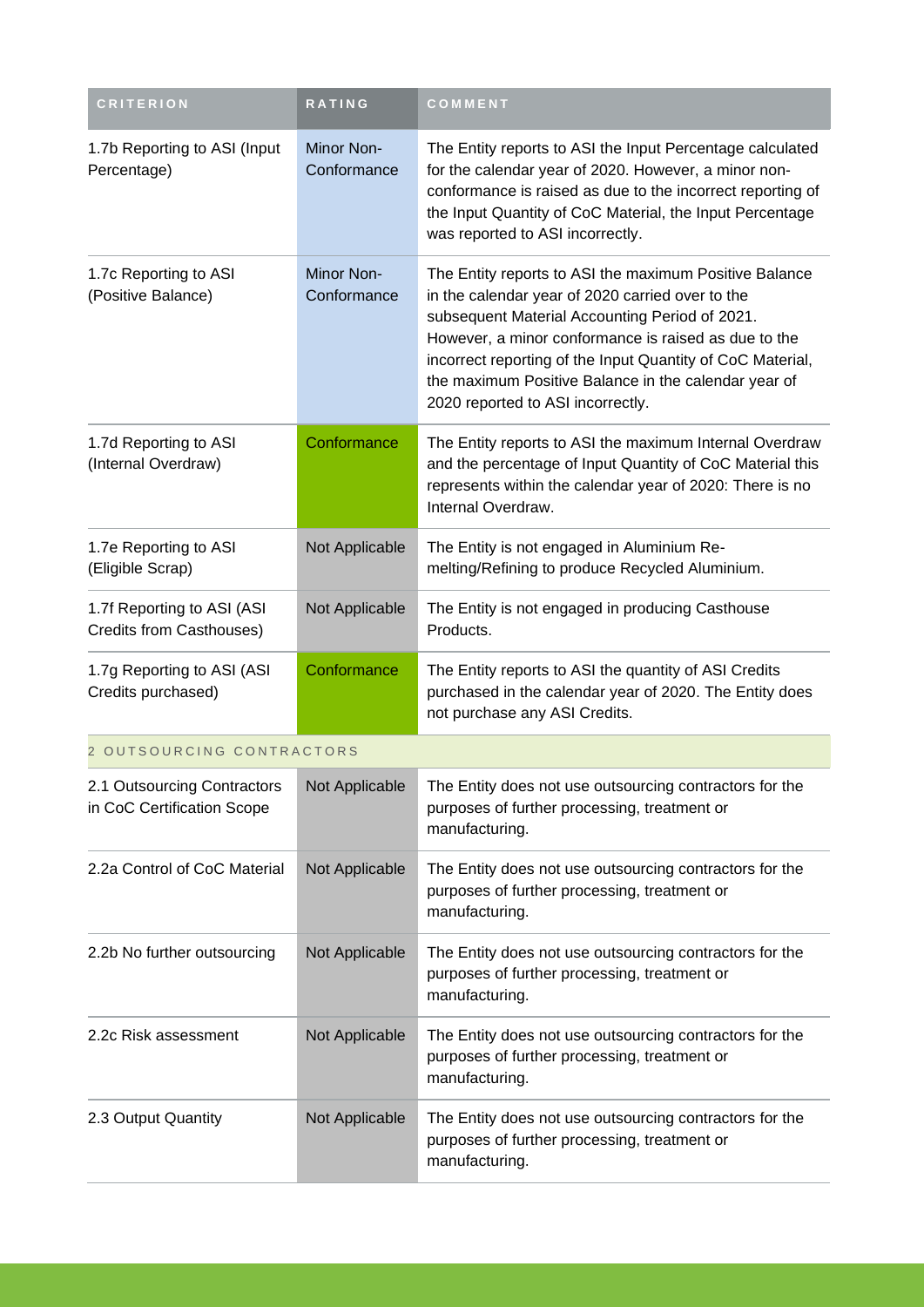| <b>CRITERION</b>                                                     | RATING         | COMMENT                                                                                                                   |
|----------------------------------------------------------------------|----------------|---------------------------------------------------------------------------------------------------------------------------|
| 2.4 Verification and record-<br>keeping                              | Not Applicable | The Entity does not use outsourcing contractors for the<br>purposes of further processing, treatment or<br>manufacturing. |
| 2.5 Error management                                                 | Not Applicable | The Entity does not use outsourcing contractors for the<br>purposes of further processing, treatment or<br>manufacturing. |
| METAL                                                                |                | 3 PRIMARY ALUMINIUM: CRITERIA FOR ASI BAUXITE, ASI ALUMINA AND ASI LIQUID                                                 |
| 3.1a CoC Certification Scope<br>- Bauxite Mining                     | Not Applicable | This Criterion is not applicable to the Entity's Certification<br>Scope.                                                  |
| 3.1b ASI Performance<br>Standard - Bauxite Mining                    | Not Applicable | This Criterion is not applicable to the Entity's Certification<br>Scope.                                                  |
| 3.2a CoC Certification Scope<br>- Alumina Refining                   | Not Applicable | This Criterion is not applicable to the Entity's Certification<br>Scope.                                                  |
| 3.2b ASI Performance<br>Standard - Alumina Refining                  | Not Applicable | This Criterion is not applicable to the Entity's Certification<br>Scope.                                                  |
| 3.3a CoC Certification Scope<br>- Aluminium Smelting                 | Not Applicable | This Criterion is not applicable to the Entity's Certification<br>Scope.                                                  |
| 3.3b ASI Performance<br>Standard - Aluminium<br>Smelting             | Not Applicable | This Criterion is not applicable to the Entity's Certification<br>Scope.                                                  |
|                                                                      |                | 4 RECYCLED ALUMINIUM: CRITERIA FOR ELIGIBLE SCRAP AND ASI LIQUID METAL                                                    |
| 4.1a CoC Certification Scope<br>- Aluminium Re-<br>Melting/Refining  | Not Applicable | This Criterion is not applicable to the Entity's Certification<br>Scope.                                                  |
| 4.1b ASI Performance<br>Standard - Aluminium Re-<br>Melting/Refining | Not Applicable | This Criterion is not applicable to the Entity's Certification<br>Scope.                                                  |
| 4.2a Pre-Consumer Scrap<br>and Dross                                 | Not Applicable | This Criterion is not applicable to the Entity's Certification<br>Scope.                                                  |
| 4.2b Post-Consumer Scrap                                             | Not Applicable | This Criterion is not applicable to the Entity's Certification<br>Scope.                                                  |
| 4.3a Supplier records                                                | Not Applicable | This Criterion is not applicable to the Entity's Certification<br>Scope.                                                  |
| 4.3b Cash payments                                                   | Not Applicable | This Criterion is not applicable to the Entity's Certification<br>Scope.                                                  |
| 5 CASTHOUSES: CRITERIA FOR ASI ALUMINIUM                             |                |                                                                                                                           |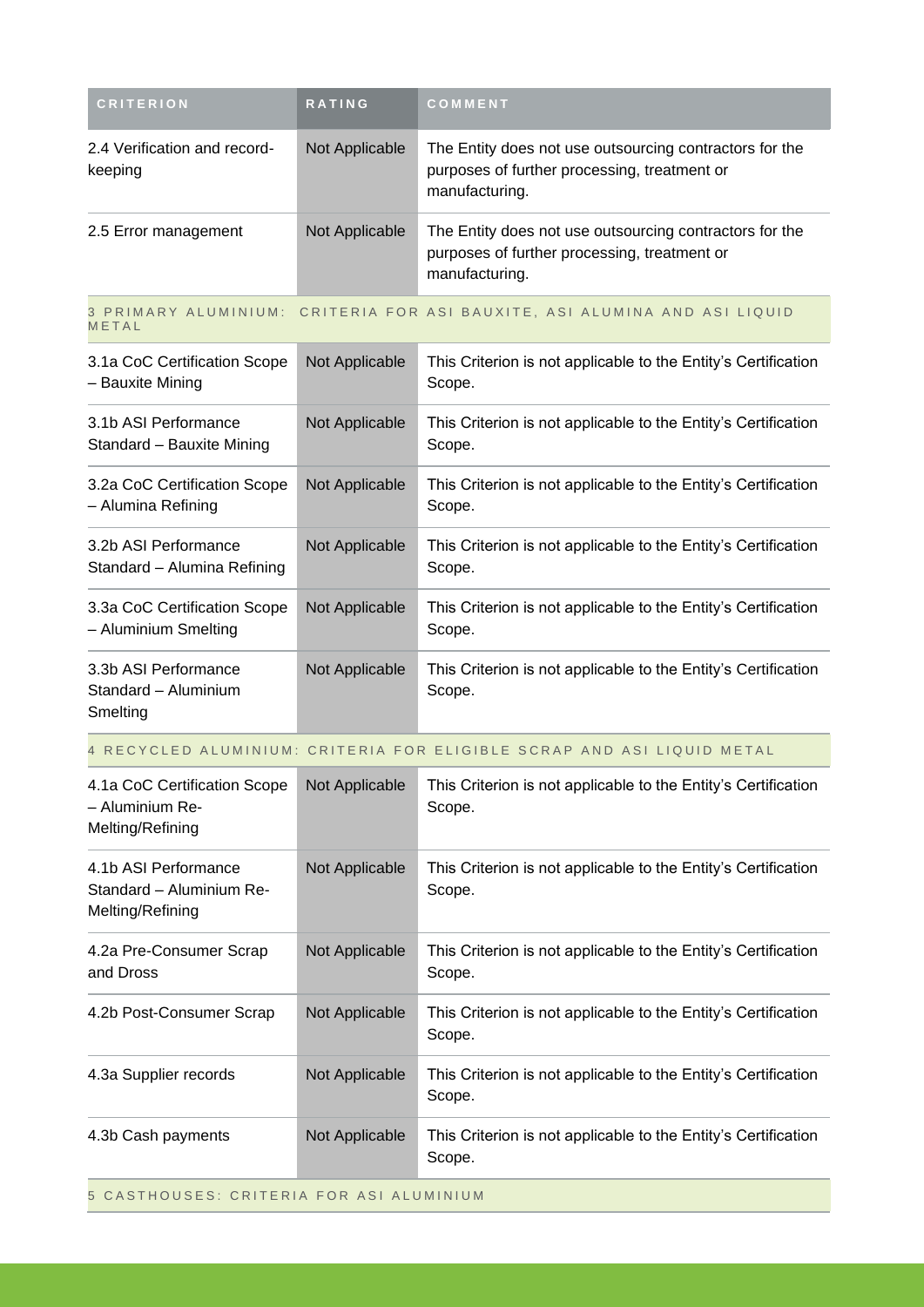| <b>CRITERION</b>                                           | RATING         | COMMENT                                                                                                                                                                                                                                                                                                                                                                                                                               |
|------------------------------------------------------------|----------------|---------------------------------------------------------------------------------------------------------------------------------------------------------------------------------------------------------------------------------------------------------------------------------------------------------------------------------------------------------------------------------------------------------------------------------------|
|                                                            |                |                                                                                                                                                                                                                                                                                                                                                                                                                                       |
| 5.1a CoC Certification Scope<br>- Casthouses               | Not Applicable | This Criterion is not applicable to the Entity's Certification<br>Scope.                                                                                                                                                                                                                                                                                                                                                              |
| 5.1b ASI Performance<br>Standard - Casthouses              | Not Applicable | This Criterion is not applicable to the Entity's Certification<br>Scope.                                                                                                                                                                                                                                                                                                                                                              |
| 5.2 Casthouse Products                                     | Not Applicable | This Criterion is not applicable to the Entity's Certification<br>Scope.                                                                                                                                                                                                                                                                                                                                                              |
| 6 POST-CASTHOUSE: CRITERIA FOR ASI ALUMINIUM               |                |                                                                                                                                                                                                                                                                                                                                                                                                                                       |
| 6.1a CoC Certification Scope<br>- Post-Casthouse           | Conformance    | The Entity has systems in place to ensure that it is itself<br>producing ASI Aluminium only from the eligible supplier<br>that is certified to the ASI Chain of Custody Standard.<br>This was evidenced in the ASI CoC Management<br>Manual.                                                                                                                                                                                          |
| 6.1b ASI Performance<br>Standard - Post-Casthouse          | Conformance    | Shanghai Sunho Aluminum Foil Co., Ltd, is already<br>certified to the ASI Performance Standard. The Entity's<br>ASI PS Certification information is available on the ASI<br>website.<br>https://aluminium-stewardship.org/about-asi/asi-<br>members/shanghai-Sunho-aluminium-foil-co-ltd/                                                                                                                                             |
| 6.1c Sourcing ASI<br>Aluminium                             | Conformance    | The Entity has systems in place to ensure that the ASI<br>Aluminium is purchased only from the eligible Entities<br>directly or indirectly via an eligible metals trader and the<br>associated CoC Documents are provided or verified by<br>the ASI CoC Certified Entity.<br>The Material Accounting System is in Excel format for<br>managing and accounting ASI CoC Material. The system<br>was checked and proved to be effective. |
| 7.                                                         |                | DUE DILIGENCE FOR NON-COC INPUTS AND RECYCLABLE SCRAP MATERIAL                                                                                                                                                                                                                                                                                                                                                                        |
| 7.1a Responsible sourcing<br>policy (anti-corruption)      | Conformance    | The responsible sourcing policy covers the anti-<br>corruption. All identified major next tier suppliers are<br>communicated with on the policy, and Commitment<br>Letters of Business Ethics are signed by the suppliers.<br>The responsible sourcing policy is published on the<br>Entity's official website at:<br>http://www.shalfoil.com/NewsDetail.aspx?ID=2816                                                                 |
| 7.1b Responsible sourcing<br>policy (responsible sourcing) | Conformance    | The Entity has a responsible purchasing policy, covering<br>the ASI Chain of Custody criteria of responsible sourcing.<br>All major next tier suppliers are communicated with on<br>the policy and have signed the Commitment Letters of<br>Responsible Purchasing.<br>The responsible sourcing policy is published on the<br>Entity's official website at:<br>http://www.shalfoil.com/NewsDetail.aspx?ID=2816                        |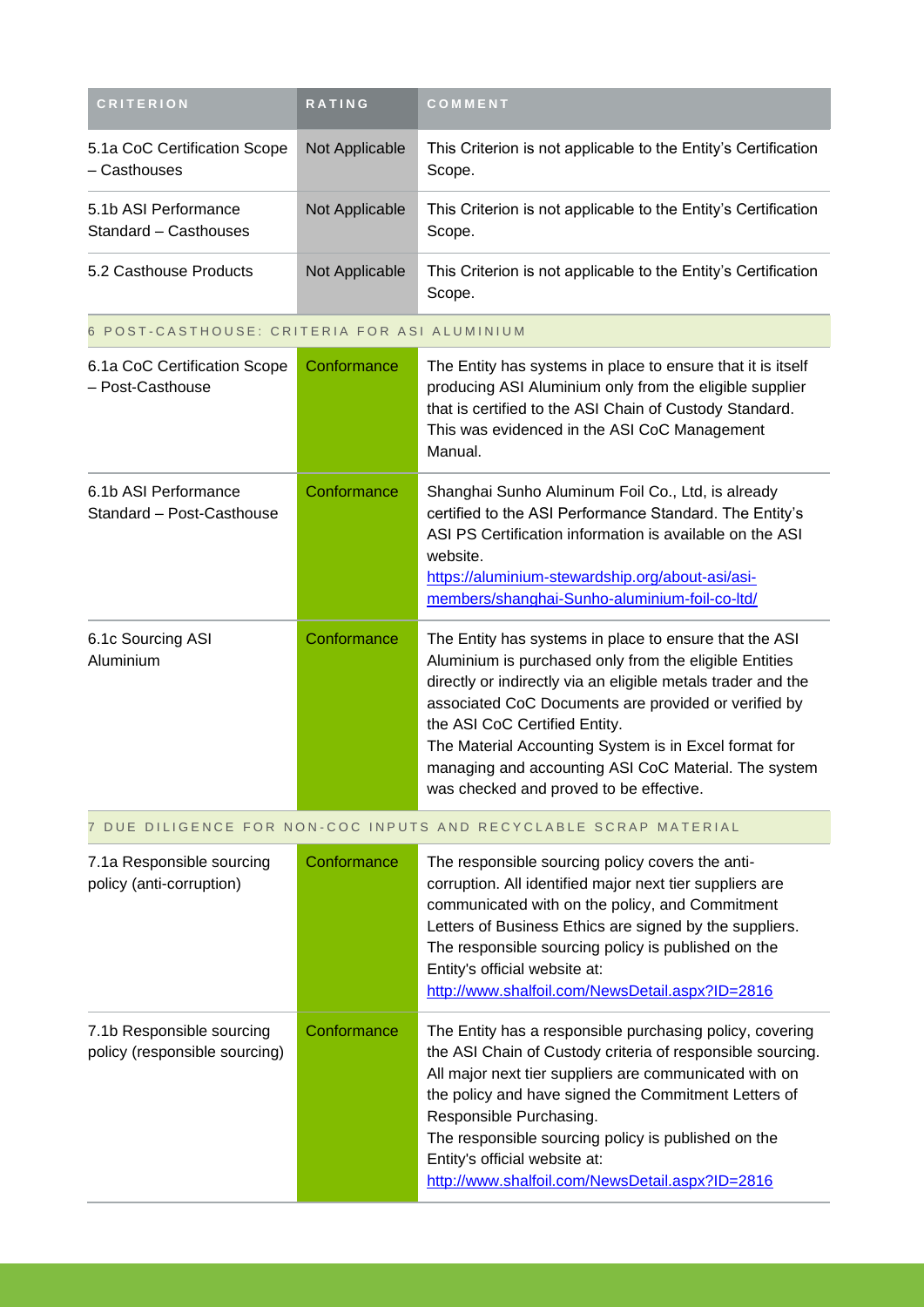| <b>CRITERION</b>                                                               | RATING         | COMMENT                                                                                                                                                                                                                                                                                                                                                                                                                                                                                           |
|--------------------------------------------------------------------------------|----------------|---------------------------------------------------------------------------------------------------------------------------------------------------------------------------------------------------------------------------------------------------------------------------------------------------------------------------------------------------------------------------------------------------------------------------------------------------------------------------------------------------|
| 7.1c Responsible sourcing<br>policy (human rights due<br>diligence)            | Conformance    | The Entity has a responsible purchasing policy, covering<br>the ASI Chain of Custody criteria of Human Rights Due<br>Diligence. All identified major next tier suppliers are<br>communicated with on the policy and have signed the<br>Commitment Letters of Responsible Purchasing.<br>The responsible sourcing policy is published on the<br>Entity's official website at:<br>http://www.shalfoil.com/NewsDetail.aspx?ID=2816                                                                   |
| 7.1d Responsible sourcing<br>policy (conflict affected and<br>high risk areas) | Conformance    | The Entity has a responsible sourcing policy, covering<br>the ASI Chain of Custody criteria of Conflict Affected and<br>High-Risk Areas. The relevant training course are<br>provided to employees. All identified major next tier<br>suppliers are communicated with on the policy and have<br>signed the Commitment Letters of Non-Conflict-Mineral.<br>The responsible sourcing policy is published on the<br>Entity's official website at:<br>http://www.shalfoil.com/NewsDetail.aspx?ID=2816 |
| 7.2 Risk assessment                                                            | Conformance    | The Entity has established a supplier responsible<br>sourcing framework including risk-assessment and<br>qualification process. The Entity assesses the risks of<br>non-compliance with its responsible sourcing policy by its<br>suppliers of Non-CoC Material. Undertakes measurable<br>risk mitigation where risks of adverse impacts are<br>identified. The Entity also conducts second party audits<br>of its major next tier suppliers.                                                     |
| 7.3 Complaints mechanism                                                       | Conformance    | The Entity has a Whistleblower/Complaint channel to<br>enable employees and external stakeholders to report<br>anonymously potential misconducts. The channel is<br>provided to all stakeholders and published on the Entity's<br>official website at:<br>http://www.shalfoil.com/NewsDetail.aspx?ID=2816                                                                                                                                                                                         |
| 8 MASS BALANCE SYSTEM:                                                         |                | COC MATERIAL AND ASI ALUMINIUM                                                                                                                                                                                                                                                                                                                                                                                                                                                                    |
| 8.1 Material Accounting<br>System                                              | Conformance    | The Entity has established a Material Accounting System<br>that can record Input Quantity and Output Quantity of<br>CoC Material and Non-CoC Material by mass which<br>conforms to ASI Chain of Custody requirement.                                                                                                                                                                                                                                                                              |
| 8.2a Post-Consumer Scrap                                                       | Not Applicable | This Criterion is not applicable to the Entity's Certification<br>Scope.                                                                                                                                                                                                                                                                                                                                                                                                                          |
| 8.2b Pre-Consumer Scrap<br>(total)                                             | Not Applicable | This Criterion is not applicable to the Entity's Certification<br>Scope.                                                                                                                                                                                                                                                                                                                                                                                                                          |

Not Applicable This Criterion is not applicable to the Entity's Certification

Scope.

8.2c Pre-Consumer Scrap

(Eligible Scrap)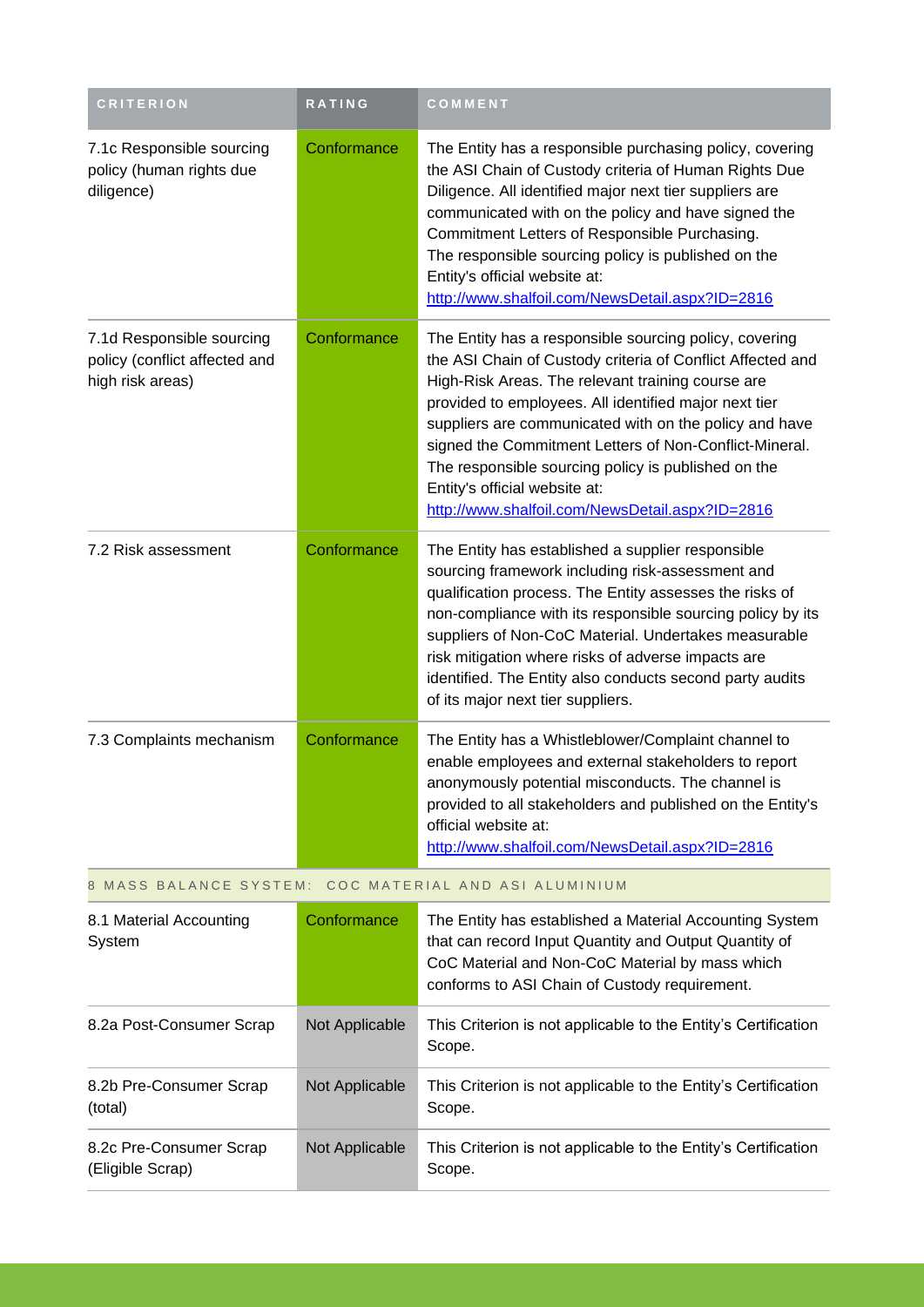| <b>CRITERION</b>                                               | RATING         | COMMENT                                                                                                                                                                                                                                                                                                             |
|----------------------------------------------------------------|----------------|---------------------------------------------------------------------------------------------------------------------------------------------------------------------------------------------------------------------------------------------------------------------------------------------------------------------|
| 8.3 Material Accounting<br>Period                              | Conformance    | The Material Accounting Period is defined as 12 months,<br>a Calendar Year from January 1 to December 31.                                                                                                                                                                                                           |
| 8.4 Input Percentage                                           | Conformance    | How to calculate and record the Input Percentage of the<br>CoC Material is defined in the Material Accounting<br>System in compliance with ASI Chain of Custody<br>requirements. The records in the Mass Balance System<br>demonstrate the calculation and records of the Input<br>Percentage of CoC Material.      |
| 8.5 Input Percentage<br>(Aluminium Re-Melting and<br>Refining) | Not Applicable | This Criterion is not applicable to the Entity's Certification<br>Scope.                                                                                                                                                                                                                                            |
| 8.6 Output Quantity<br>determination                           | Conformance    | In the ASI Chain of Custody Management Manual,<br>Output Quantity determination is defined. The records in<br>the Mass Balance System demonstrate the Input<br>Percentage in 2020 is used to determine the Output<br>Quantity of CoC Material.                                                                      |
| 8.7 Output Quantity<br>designation                             | Conformance    | The Entity's Output Quantity is designated as 100% CoC<br>Material as per Material Account System procedures and<br>processes.                                                                                                                                                                                      |
| 8.8 Output Quantity - Pre-<br><b>Consumer Scrap</b>            | Conformance    | Each transfer of the eligible Pre-Consumer Scrap from<br>the Entity is accompanied with CoC Document, the<br>calculation of the percentage follows the formula defined<br>in ASI Chain of Custody Standard.<br>No scraps are assigned as CoC Material in 2020.                                                      |
| 8.9 Outputs not exceed<br>inputs                               | Conformance    | The Entity's Material Accounting System is developed to<br>have updated information on inventory balance on a<br>frequent basis to guarantee that the outputs do not<br>exceed inputs.<br>The data in the Mass Balance System shows the output<br>does not proportionally exceed inputs of CoC Material in<br>2020. |
| 8.10a Internal Overdraws<br>(not exceed 20%)                   | Conformance    | The Internal Overdraw shall not exceed 20% of total<br>Input Quantity of CoC Material for the Material<br>Accounting Period as defined in the Mass Account<br>System. There is no overdraw in the Entity in 2020.                                                                                                   |
| 8.10b Internal Overdraws<br>(not exceed affected<br>amount)    | Conformance    | The Entity established processes in the Material<br>Accounting system to control Internal Overdraw under a<br>force majeure situation in compliance with ASI Chain of<br>Custody Standard requirements. There is no overdraw in<br>the Entity in 2020.                                                              |
| 8.10c Internal Overdraws<br>(period to make up)                | Conformance    | The Entity established processes in the Material<br>Accounting system to control Internal Overdraw under a<br>force majeure situation in compliance with ASI Chain of                                                                                                                                               |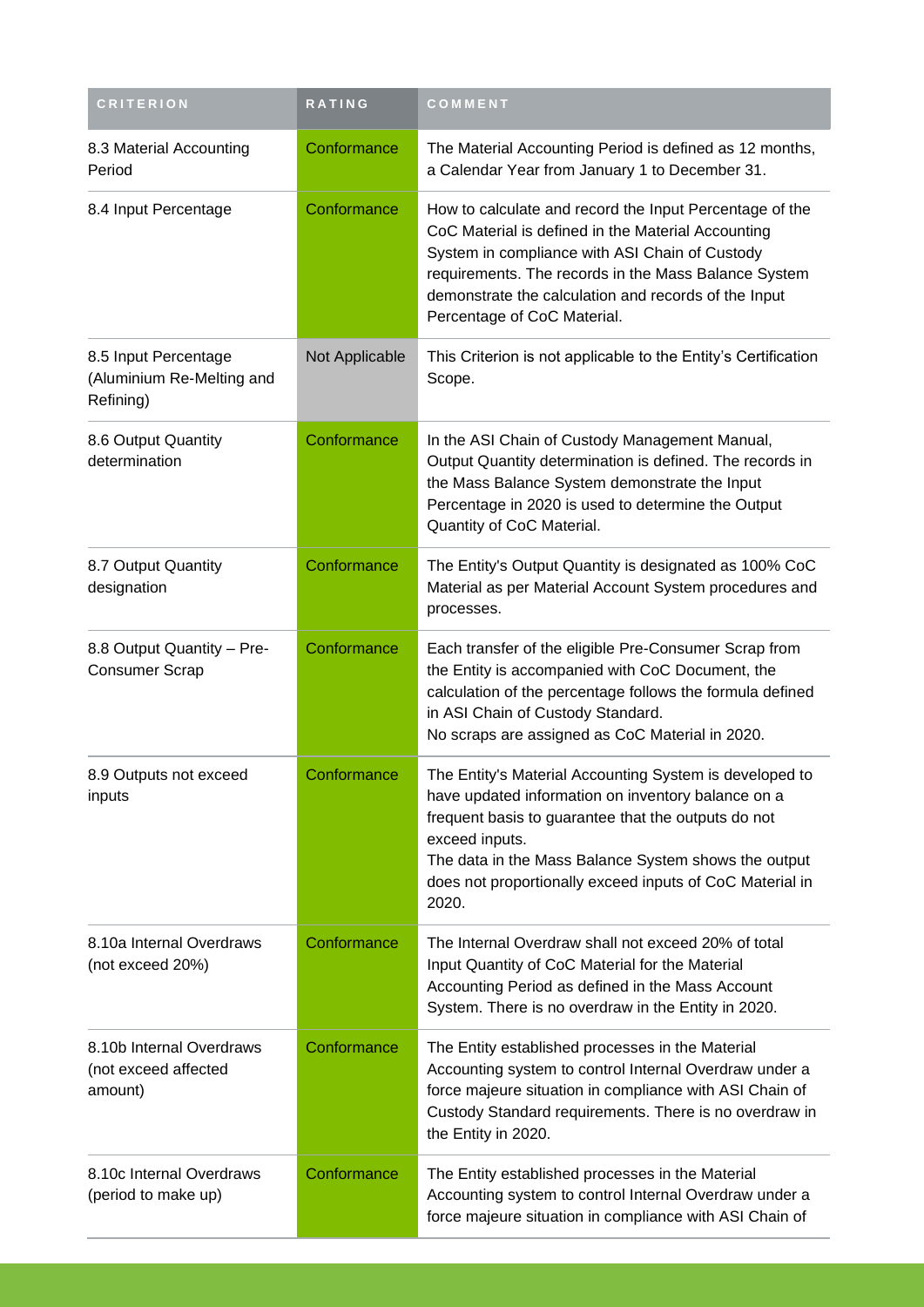| <b>CRITERION</b>                       | <b>RATING</b> | COMMENT                                                                                                                                                                                                                                                                                                                                                                                                                                                                |
|----------------------------------------|---------------|------------------------------------------------------------------------------------------------------------------------------------------------------------------------------------------------------------------------------------------------------------------------------------------------------------------------------------------------------------------------------------------------------------------------------------------------------------------------|
|                                        |               | Custody Standard requirements. The Internal Overdraw<br>shall be made up within the subsequent Material<br>Accounting Period.<br>There is no overdraw in the Entity in 2020.                                                                                                                                                                                                                                                                                           |
| 8.11a Positive Balance<br>(carry over) | Conformance   | The Entity established processes in the Material<br>Accounting System to control Positive Balance (carry<br>over) in compliance with ASI Chain of Custody Standard<br>requirements.<br>There is a Positive Balance in the Entity in 2020. The<br>Positive Balance is calculated and recorded.                                                                                                                                                                          |
| 8.11b Positive Balance<br>(expiry)     | Conformance   | The Entity established processes in the Material<br>Accounting System to control Positive Balance (carry<br>over) in compliance with ASI Chain of Custody Standard<br>requirements. A Positive Balance generated in one<br>Material Accounting Period and carried over to the<br>subsequent Material Accounting Period shall expire at<br>the end of that Period if not drawn down. This was<br>evidenced in the ASI CoC Management Manual and the<br>simulation case. |
| 9 ISSUING COC DOCUMENTS                |               |                                                                                                                                                                                                                                                                                                                                                                                                                                                                        |
| 9.1 Shipments and transfers            | Conformance   | The Entity has a system that can produce CoC<br>Documents for shipment and transfer of CoC Material,<br>ensuring that these are controlled, issued and stored as<br>per ASI Chain of Custody Standard requirements.<br>It is verified that each batch of CoC Material is delivered<br>with a CoC Document.                                                                                                                                                             |
| 9.2a Date of issue                     | Conformance   | The Entity issues a CoC Document for each lot of<br>material/product using the template defined in the ASI<br>Chain of Custody Standard, and includes the date of<br>issue.<br>All issued CoC Documents include the date of issue.                                                                                                                                                                                                                                     |
| 9.2b Reference number                  | Conformance   | The Entity issues a CoC Document for each lot of<br>material/product using the template defined in the ASI<br>Chain of Custody Standard, and includes a reference<br>number: CoC + SH + year + serial number.<br>All issued CoC Documents have the reference number<br>following the defined rule.                                                                                                                                                                     |
| 9.2c Issuing Entity                    | Conformance   | The Entity issues a CoC Document for each lot of<br>material/product using the template defined in the ASI<br>Chain of Custody Standard, and includes the issuing<br>Entity.<br>All issued CoC Documents include the identity, address<br>and CoC Certification number of the Entity.                                                                                                                                                                                  |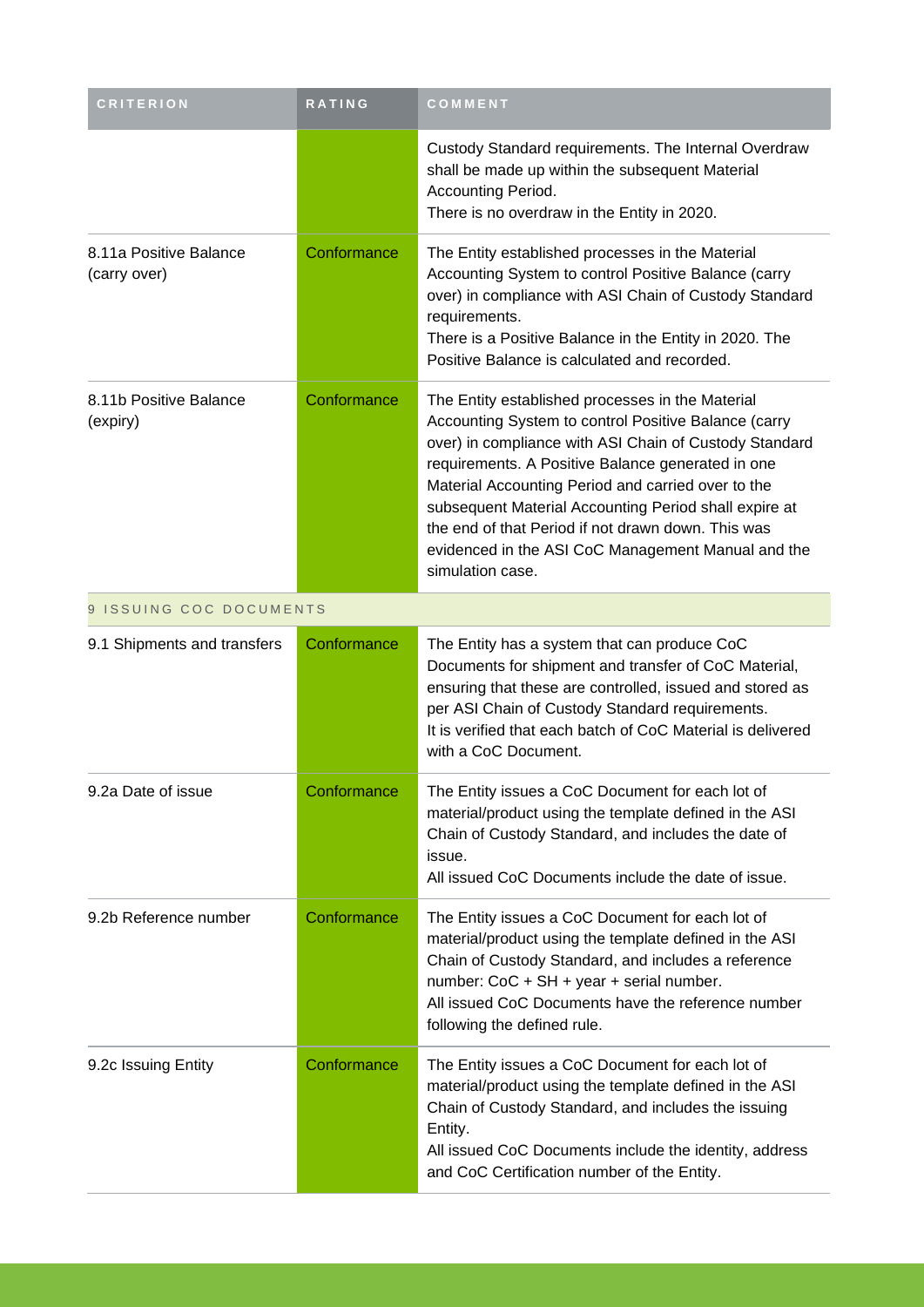| <b>CRITERION</b>                         | <b>RATING</b>  | COMMENT                                                                                                                                                                                                                                                                                                                                                               |
|------------------------------------------|----------------|-----------------------------------------------------------------------------------------------------------------------------------------------------------------------------------------------------------------------------------------------------------------------------------------------------------------------------------------------------------------------|
| 9.2d Receiving customer                  | Conformance    | The Entity issues a CoC Document for each lot of<br>material/product using the template defined in the ASI<br>Chain of Custody Standard, and includes the receiving<br>customer.<br>All issued CoC Documents include the identities and<br>addresses of the customers receiving the CoC Material,<br>and their CoC Certification number.                              |
| 9.2e Responsible employee                | Conformance    | The Entity issues a CoC Document for each lot of<br>material/product using the template defined in the ASI<br>Chain of Custody Standard, and includes the responsible<br>employee.<br>All issued CoC Documents are reviewed and approved<br>by the responsible persons before sending to customers.                                                                   |
| 9.2f Conformance statement               | Conformance    | The Entity issues a CoC Document for each lot of<br>material/product using the template defined in the ASI<br>Chain of Custody Standard, and includes a conformance<br>statement.<br>All issued CoC Documents include the statement<br>confirming that "The information provided in the CoC<br>Document is in conformance with the ASI Chain of<br>Custody Standard." |
| 9.2g Type of CoC Material                | Conformance    | The Entity issues a CoC Document for each lot of<br>material/product using the template defined in the ASI<br>Chain of Custody Standard, and includes the type of CoC<br>Material.<br>All issued CoC Documents include the type of CoC<br>Materials in the shipment.                                                                                                  |
| 9.2h Mass of CoC Material                | Conformance    | The Entity issues a CoC Document for each lot of<br>material/product using the template defined in the ASI<br>Chain of Custody Standard, and includes the mass of<br>CoC Material.<br>All issued CoC Documents include the mass of CoC<br>Materials in the shipment.                                                                                                  |
| 9.2i Mass of total material              | Conformance    | The Entity issues a CoC Document for each lot of<br>material/product using the template defined in the ASI<br>Chain of Custody Standard, and includes the mass of<br>total Material.<br>All issued CoC Documents include the mass of total<br>Materials in the shipment.                                                                                              |
| 9.3a Sustainability Data<br>(optional)   | Not Applicable | This Criterion is not applicable to the Entity's Certification<br>Scope.                                                                                                                                                                                                                                                                                              |
| 9.3b Sustainability Data<br>(passing on) | Conformance    | The Entity issues a CoC Document for each lot of<br>material/product using the template defined in the ASI<br>Chain of Custody Standard, and includes Sustainability<br>Data. The data is based on the GHG emission                                                                                                                                                   |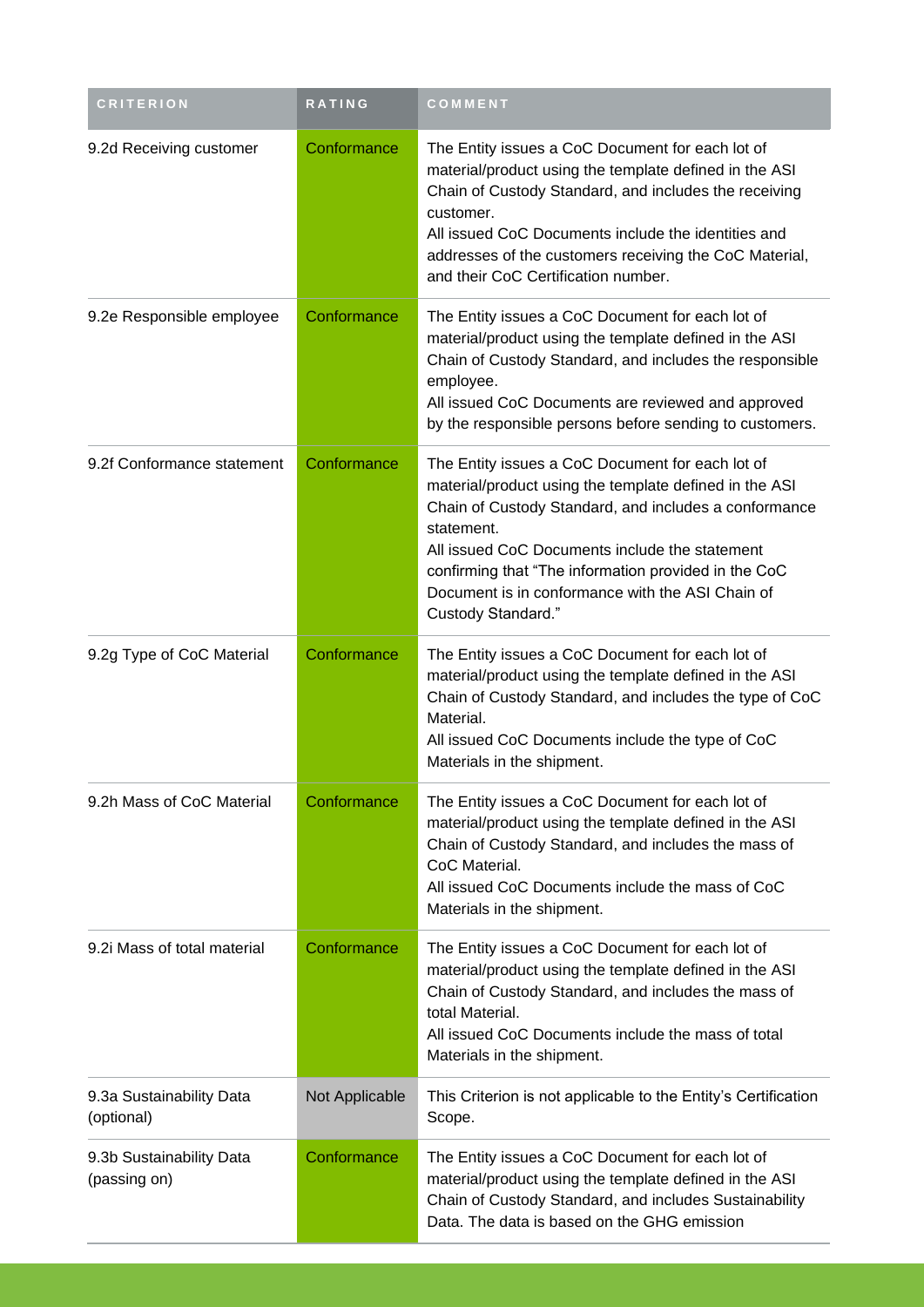| <b>CRITERION</b>                                        | RATING      | COMMENT                                                                                                                                                                                                                                                                                                                                                |
|---------------------------------------------------------|-------------|--------------------------------------------------------------------------------------------------------------------------------------------------------------------------------------------------------------------------------------------------------------------------------------------------------------------------------------------------------|
|                                                         |             | calculation report which is published on the Entity's<br>official website.<br>The average intensity of GHG emissions is not included<br>in all issued CoC Documents because customers have<br>not yet requested.                                                                                                                                       |
| 9.3c Post-Casthouse ASI<br><b>Certification status</b>  | Conformance | The Entity issues a CoC Document for each lot of<br>material/product using the template defined in ASI Chain<br>of Custody Standard, and includes the ASI Certification<br>status.<br>All issued CoC Documents include the ASI Certification<br>status for the ASI Performance Standard for the Entity.                                                |
| 9.4 Supplementary<br>Information (optional)             | Conformance | The Entity issues a CoC Document for each lot of<br>material/product using the template defined in ASI Chain<br>of Custody Standard. The Supplementary Information will<br>be based on the output of the ASI PS Management<br>System.<br>No Supplementary Information is provided in the issued<br>CoC Documents because customers have not requested. |
| 9.5 Response to verification<br>requests                | Conformance | The Entity defines the responsibility and the process to<br>respond to requests for verification of information in CoC<br>Documents issued by the Entity.<br>No verification request was received as at the audit date.                                                                                                                                |
| 9.6 Error management                                    | Conformance | Integrated with the ISO 9001 Quality Management<br>System, the Entity has a process to record the errors,<br>analyze the root cause, and take the associated<br>corrective action to prevent reoccurrence.<br>No error in the CoC Documents was found.                                                                                                 |
| 10 RECEIVING COC DOCUMENTS                              |             |                                                                                                                                                                                                                                                                                                                                                        |
| 10.1 Verify required<br>information included            | Conformance | The Entity implements a process to verify the required<br>information in the received CoC Documents as required<br>by the ASI Chain of Custody Standard. The required<br>information in the received CoC Document is included.                                                                                                                         |
| 10.2 Verify consistency with<br>shipments               | Conformance | The Entity implements a process to verify the required<br>information in the received CoC Documents as required<br>by the ASI Chain of Custody Standard. Its<br>implementation is verified in the surveillance audit.                                                                                                                                  |
| 10.3 Verify supplier CoC<br><b>Certification status</b> | Conformance | The Entity implements the developed process to verify<br>the supplier's ASI CoC Certification status. The<br>certification status of the supplier issuing the CoC<br>Documents is verified by the Entity and is confirmed in<br>the surveillance audit.                                                                                                |
| 10.4 Error management                                   | Conformance | Integrated with the ISO 9001 Quality Management<br>System, the Entity has a process to record the errors,                                                                                                                                                                                                                                              |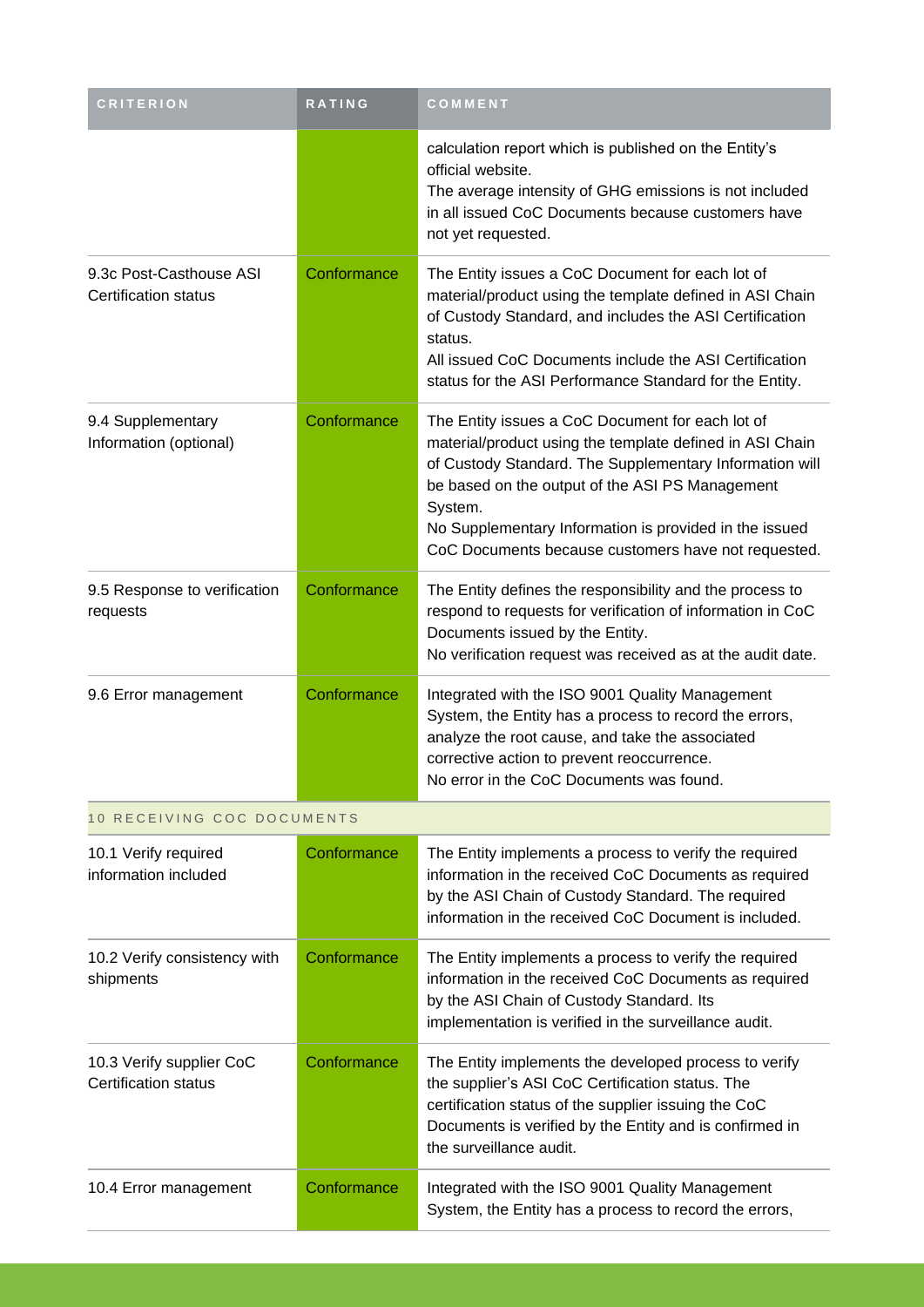| <b>CRITERION</b> | <b>RATING</b> | COMMENT                                                                                                                                                          |
|------------------|---------------|------------------------------------------------------------------------------------------------------------------------------------------------------------------|
|                  |               | analyze the root cause, and take the associated<br>corrective action to prevent reoccurrence with suppliers.<br>No error in CoC Documents during 2020 was found. |

| 11 MARKET CREDITS SYSTEM: ASI CREDITS                        |                |                                                                                           |  |  |
|--------------------------------------------------------------|----------------|-------------------------------------------------------------------------------------------|--|--|
| 11.1a Material Accounting<br>System - allocation             | Not Applicable | Not applicable as the Entity does not intend to utilize the<br>ASI Market Credits System. |  |  |
| 11.1b Link to Casthouse<br>Products                          | Not Applicable | Not applicable as the Entity does not intend to utilize the<br>ASI Market Credits System. |  |  |
| 11.1c No double counting                                     | Not Applicable | Not applicable as the Entity does not intend to utilize the<br>ASI Market Credits System. |  |  |
| 11.1d No Positive Balance<br>for ASI Credits                 | Not Applicable | Not applicable as the Entity does not intend to utilize the<br>ASI Market Credits System. |  |  |
| 11.2a Date of issue                                          | Not Applicable | Not applicable as the Entity does not intend to utilize the<br>ASI Market Credits System. |  |  |
| 11.2b Reference number                                       | Not Applicable | Not applicable as the Entity does not intend to utilize the<br>ASI Market Credits System. |  |  |
| 11.2c Issuing Entity                                         | Not Applicable | Not applicable as the Entity does not intend to utilize the<br>ASI Market Credits System. |  |  |
| 11.2d Receiving Entity                                       | Not Applicable | Not applicable as the Entity does not intend to utilize the<br>ASI Market Credits System. |  |  |
| 11.2e Conformance<br>statement                               | Not Applicable | Not applicable as the Entity does not intend to utilize the<br>ASI Market Credits System. |  |  |
| 11.2f ASI Credits statement                                  | Not Applicable | Not applicable as the Entity does not intend to utilize the<br>ASI Market Credits System. |  |  |
| 11.2g Quantity                                               | Not Applicable | Not applicable as the Entity does not intend to utilize the<br>ASI Market Credits System. |  |  |
| 11.3a CoC Certification<br>Scope - purchasing ASI<br>Credits | Not Applicable | Not applicable as the Entity does not intend to utilize the<br>ASI Market Credits System. |  |  |
| 11.3b Material Accounting<br>System - purchasing             | Not Applicable | Not applicable as the Entity does not intend to utilize the<br>ASI Market Credits System. |  |  |
| 11.3c Expiry                                                 | Not Applicable | Not applicable as the Entity does not intend to utilize the<br>ASI Market Credits System. |  |  |
| 11.3d No re-trading                                          | Not Applicable | Not applicable as the Entity does not intend to utilize the<br>ASI Market Credits System. |  |  |